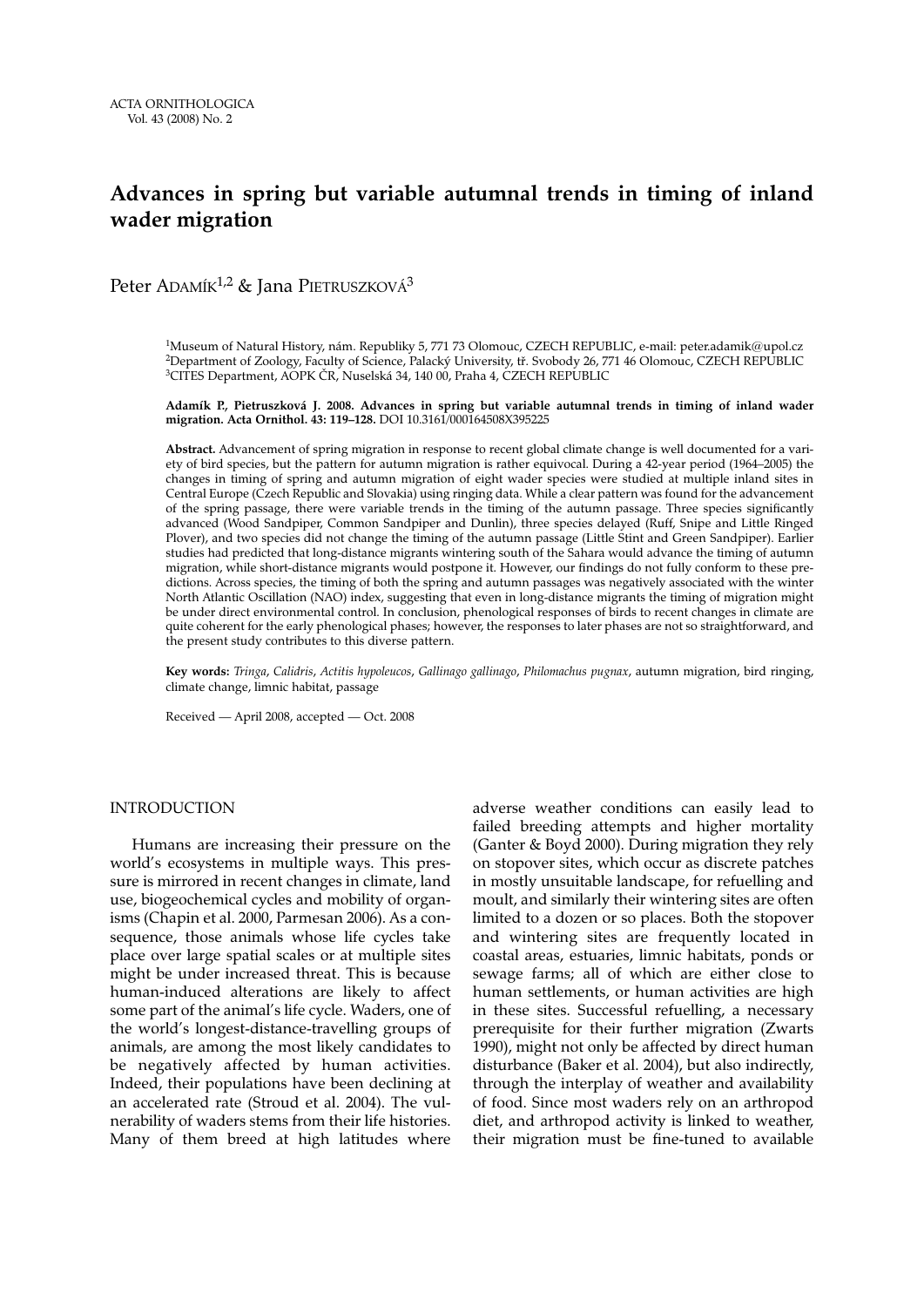### **Effects of brood size manipulation on physiological condition of nestling Blue Tits** *Cyanistes caeruleus*

Jerzy Bańbura<sup>1\*</sup>, Joanna Skwarska<sup>1</sup>, Adam Kaliński<sup>1</sup>, Jarosław Wawrzyniak<sup>1</sup>, Robert SŁOMCZYŃSKI<sup>1</sup>, Mirosława BAŃBURA<sup>2</sup> & Piotr ZIELIŃSKI<sup>3</sup>

1Department of Experimental Zoology and Evolutionary Biology, University of Łódź, Banacha 12/16, 90–237 Łódź, POLAND 2Natural History Museum, University of Łódź, Kilińskiego 101, 90–011 Łódź, POLAND

3Department of Ecology and Vertebrate Zoology, University of Łódź, Banacha 12/16, 90–237 Łódź, POLAND \*Corresponding author, e-mail: jbanb@biol.uni.lodz.pl

**Bańbura J., Skwarska J., Kaliński A., Wawrzyniak J., Słomczyński R., Bańbura M., Zieliński P. 2008. Effects of brood size manipulation on physiological condition of nestling Blue Tits** *Cyanistes caeruleus***. Acta Ornithol. 43: 129–138.**  DOI 10.3161/000164508X395234

**Abstract.** Producing high quality offspring of good physiological performance, able to survive to independence and, then, to reproductive maturity is a major component of life history strategies. The ability of nestling altricial birds to develop a good physiological condition depends to a large extent on the amount and quality of food provided by parents, as well as other aspects of parental care. We hypothesized that experimental changes to the original brood size should affect both parental Blue Tits and their offspring, resulting in corresponding changes in the body condition of the nestlings. Over two breeding seasons, using two habitat sites, we conducted an experiment with two manipulative treatments applied to broods of three-day-old nestlings — the reduction or enlargement of broods by three nestlings, and one non-manipulative control treatment. Our aim was to test whether the experiment would affect a number of different measures of nestling condition: blood concentrations of hemoglobin and glucose, heterophil-to-lymphocyte ratio and morphometric condition index, all being analyzed when the nestlings were 13 days old. We found no effect in the case of hemoglobin, despite the fact that it had previously been shown to be sensitive to large-scale differences in trophic conditions between habitats and years and to the experimental removal of nest parasites. All the remaining variables, i.e. heterophil-to-lymphocyte ratio, glucose concentration and morphometric condition index, responded to the experimental treatments, showing different but reasonable patterns of variation. We suggest that an experimental increase in brood size definitely hinders the development of nestling physiological condition, but even an experimental reduction of broods can affect some physiological indicators (glucose), probably because of readjustments in the feeding rate.

**Key words:** physiological condition, haemoglobin, glucose, heterophils:lymphocytes, nestlings, brood-size experiment, Blue Tit, *Cyanistes caeruleus*

Received — Sept. 2008, accepted — Nov. 2008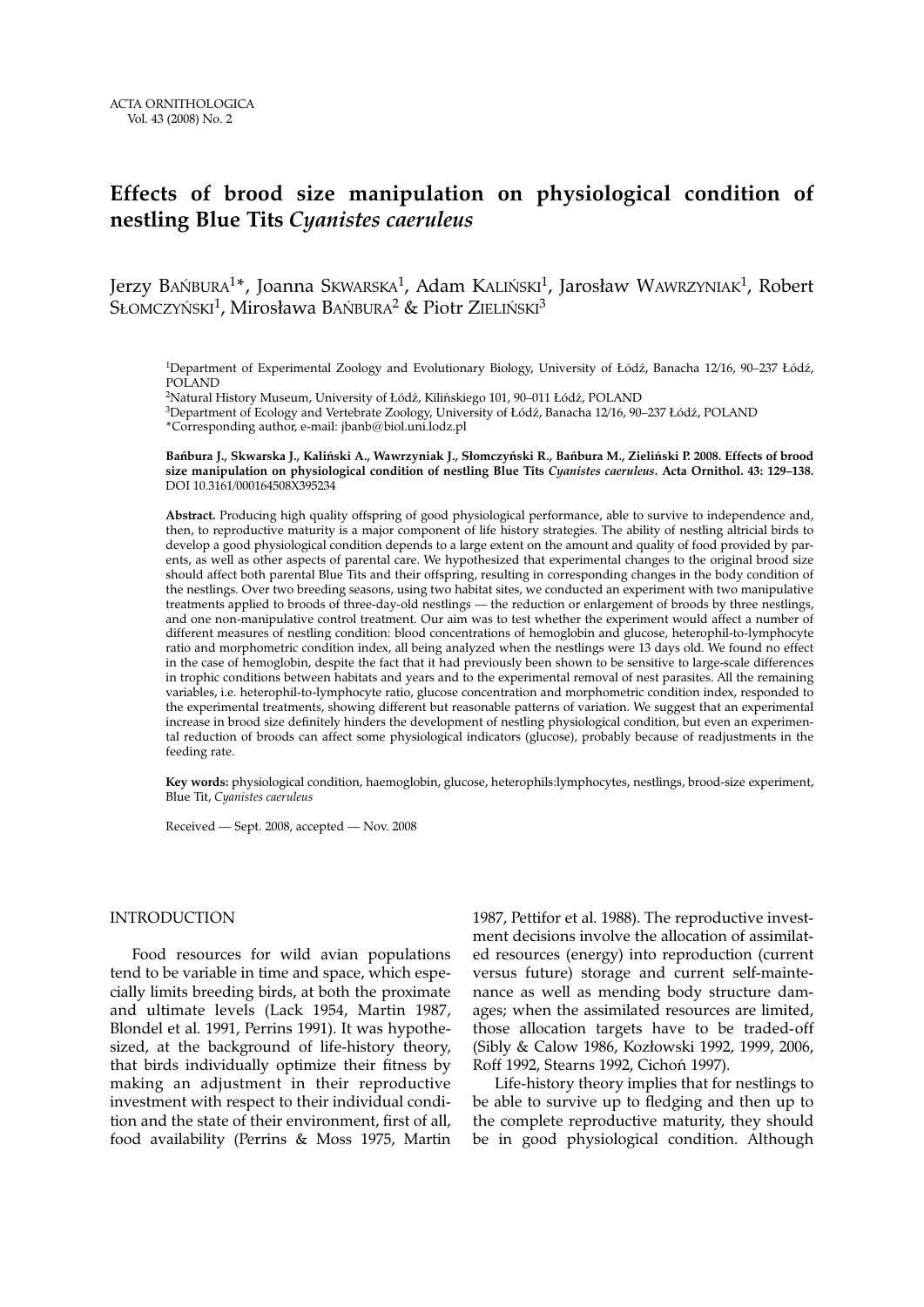# **Seasonal variation in the body size-body mass relationship in the Southern Grey Shrike** *Lanius meridionalis*

Francisco CAMPOS<sup>1</sup>, Francisco GUTIÉRREZ-CORCHERO<sup>2</sup>, M. Angeles HERNÁNDEZ<sup>3</sup> & Jesús LÓPEZ-FIDALGO<sup>4</sup>

1European University Miguel de Cervantes, Padre Julio Chevalier 2, E-47012 Valladolid, SPAIN, e-mail: fcampos@uemc.es 2Joan Maragall 19, E-17002 Girona, SPAIN 3Zoology and Ecology Department, Faculty of Sciences, University of Navarra, E-31080 Pamplona, SPAIN 4Maths Department, University of Castilla-La Mancha, Av. Camilo José Cela, E-13071 Ciudad Real, SPAIN

**Campos F., Gutiérrez-Corchero F., Hernández M. A., López-Fidalgo J. 2008. Seasonal variation in the body size-body mass relationship in the Southern Grey Shrike** *Lanius meridionalis***. Acta Ornithol. 43: 139–143.**  DOI 10.3161/000164508X395243

**Abstract.** The variation of male (n = 105) and female (n = 107) Southern Grey Shrike body mass has been analyzed in northern Spain during 2000–2002. The annual cycle was divided into autumn (October and November), winter (December to February) and breeding season (March to July), the latter subdivided into egg incubation, small nestlings and large nestlings periods. In order to analyze body mass, the residual index (RI) was used because it corrects body mass related to body size. The mean RI value for males was negative during the whole breeding season and positive during autumn and winter and it did not vary greatly between the periods. In females, the mean RI was definitely greater during egg incubation compared to other periods. The RI value of females was higher than that of males during the egg incubation and large nestlings periods, showing no significant differences in other periods. Female Southern Grey Shrikes (but not males) fitted to the programmed anorexia hypothesis during the breeding season whereas in winter they did not increase their body mass, in clear contrast to what has been put forward in some theoretical models.

**Key words:** Southern Grey Shrike, *Lanius meridionalis*, body mass, mass change

Received — Oct. 2007, accepted — Sept. 2008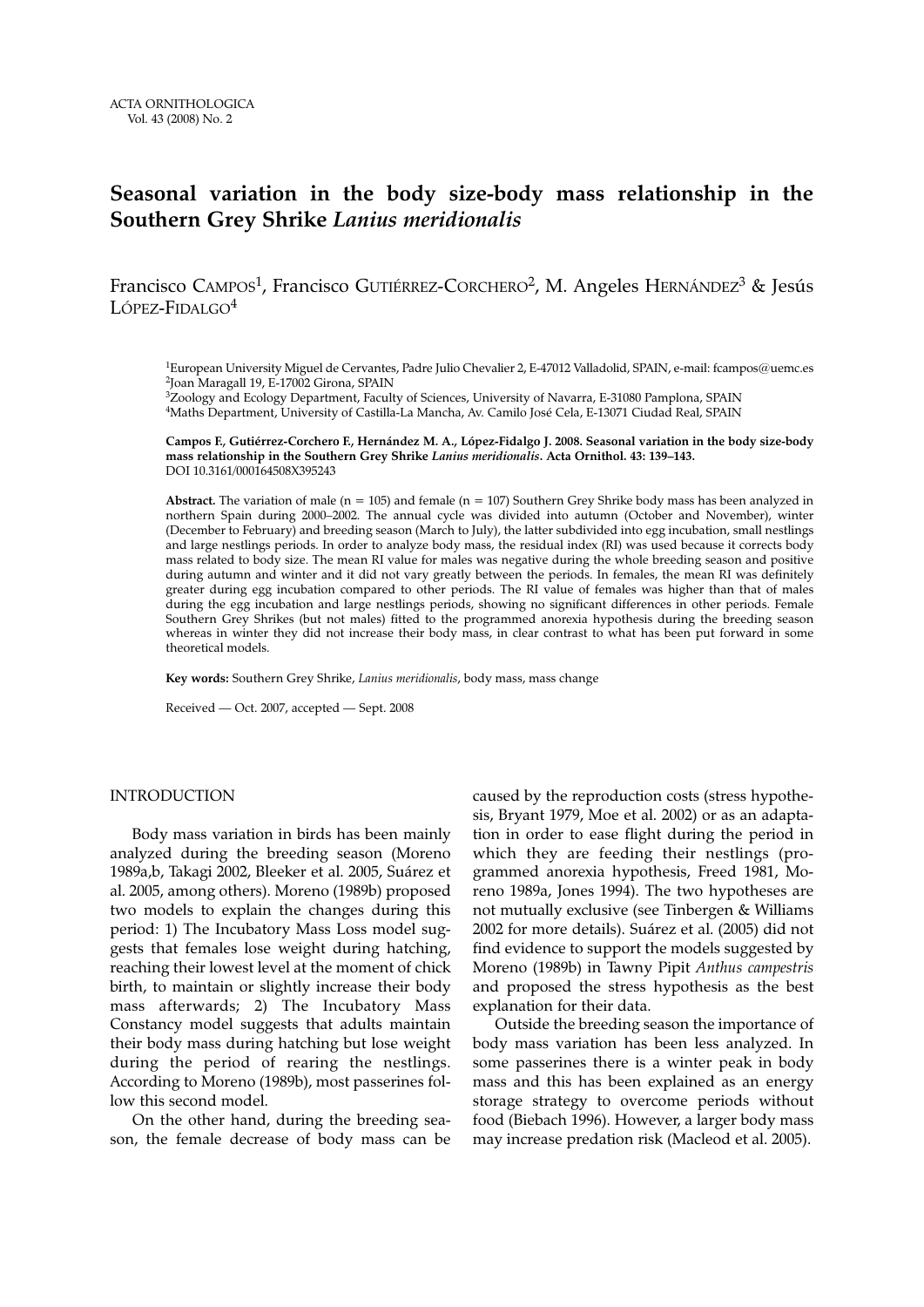## **Food supply and external cues limit the clutch size and hatchability in the White Stork** *Ciconia ciconia*

Sofia DJERDALI<sup>1</sup>, Francisco S. TORTOSA<sup>2\*</sup>, Lars HILLSTROM<sup>3</sup> & Salaheddine DOUMANDII<sup>4</sup>

1Département de Biologie, Université Farhat Abbes, 19000 Sétif, ALGERIA 2Department of Zoology, University of Córdoba, C1 Campus de Rabanales, 14041 Córdoba, SPAIN 3Department of Math, Natural and Computer Science, University of Gävle, S-801 76 Gävle, SWEDEN 4Ecole Nationale Supérieure d'Agronomie, 16200 El Harrach, ALGERIA \*Corresponding author: e-mail: ba1satof@uco.es

**Djerdali S., Tortosa F. S., Hillstrom L., Doumandji S. 2008. Food supply and external cues limit the clutch size and hatchability in the White Stork** *Ciconia ciconia***. Acta Ornithol. 43: 145–150.** DOI 10.3161/000164508X395252

**Abstract.** Clutch size is an important life history trait, and factors such as nest predation and food availability can both be of crucial importance for its variation in nature. The aim of the present study was to evaluate the effects of extra food on clutch size, laying date and hatching success in the White Stork. Three different colonies of White Storks were studied in northern Algeria over a three-year period (2002–2004) that was characterised by considerable variation in both food availability and precipitation. This study demonstrated that an extra food supply during the pre-laying period had a positive effect on clutch size — nests with extra food had larger clutches. There was also an advance in laying date and a greater hatching success in nests with access to extra food. In addition to food supply, clutch size was independently affected by the year, which could have been due to differences in rainfall. Furthermore, the results of this study suggest that extra food during the incubation period could help the parent birds resolve the conflict between incubation behaviour and minimizing the time off the nest, i.e. increasing nest attentiveness in nests with extra food and enhancing hatching success.

**Key words:** life history, clutch size, laying date, White Stork, *Ciconia ciconia*, extra feeding, hatching success, food supplementation

Received — Sept. 2007, accepted — August 2008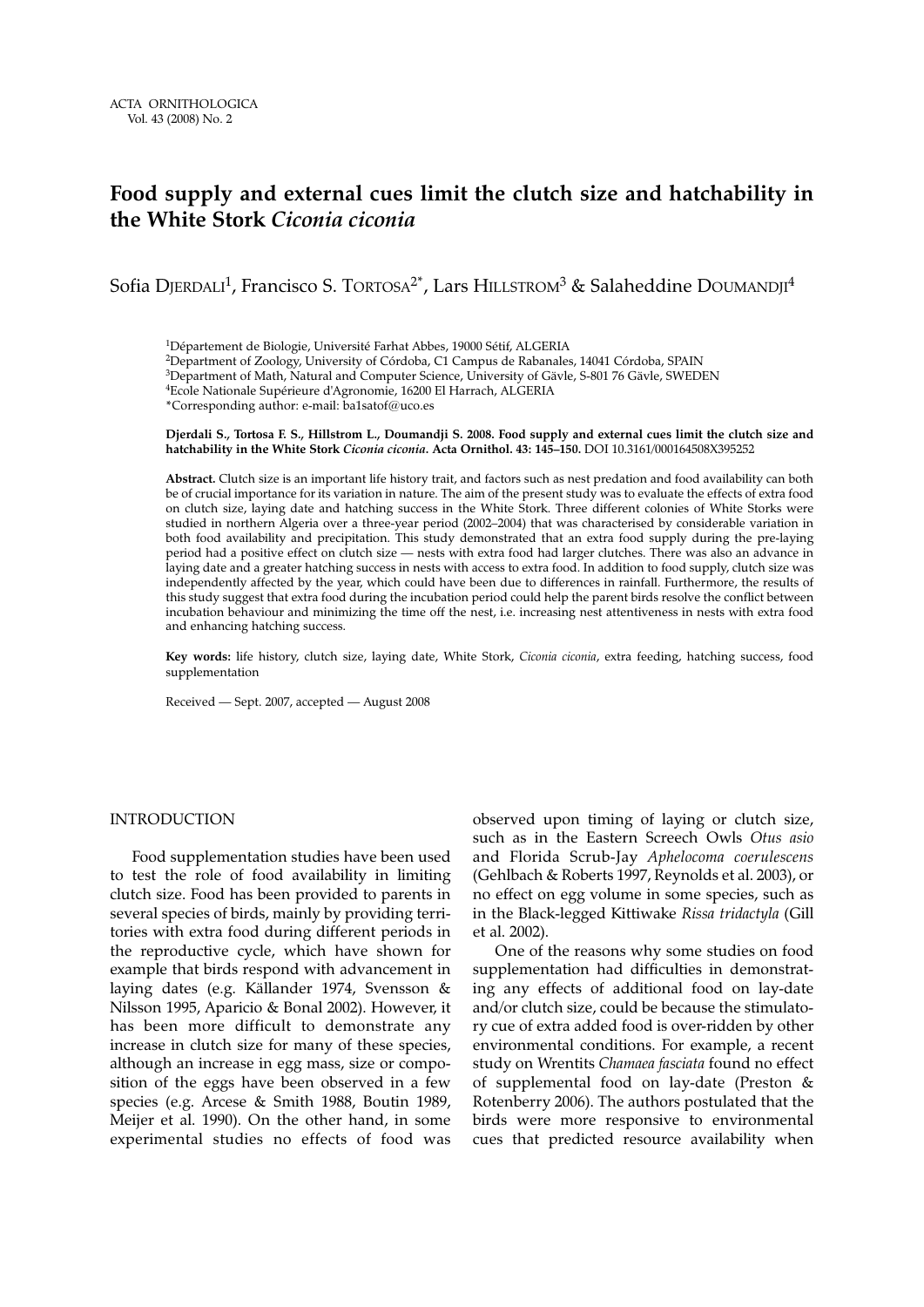## **Body size relationships between avian predators and their rodent prey in a North-American sagebrush community**

Joanna GLIWICZ

Museum and Institute of Zoology Polish Academy of Sciences, Wilcza 64, 00–679 Warsaw, POLAND, e-mail: gliwicz@miiz.waw.pl

**Gliwicz J. 2008. Body size relationships between avian predators and their rodent prey in a North-American sagebrush community. Acta Ornithol. 43: 151–158.** DOI 10.3161/000164508X395261

**Abstract.** Larger predators consume prey of greater mean size and include a wider diversity of prey in their diets than their smaller counterparts occurring in the same communities. There is some controversy as to whether these patterns result from opportunistic feeding behavior or from prey size selectivity leading to food-niche segregation among predators. This study examined the effects of body size on the diet of avian predators in the sagebrush habitat of north-eastern Utah. The assessment was based on data collected from the analysis of pellet contents and was deliberately confined to mammalian components, almost exclusively from rodents. A significant positive relationship was found between predator size and both average and maximum prey size, but no such correlation was found for the minimum body size of prey. In general, there was considerable overlap in the rodent prey taken by different raptors, suggesting opportunistic feeding behavior in these predators. However, the size (and species) of rodent prey that contributed most to the consumed biomass was different for each bird species and correlated well with its body size. The revealed pattern of larger raptors acquiring most biomass (energy) from larger prey, implies food selectivity based on its energetic profitability, and niche segregation that could facilitate the coexistence of a high diversity of avian predators in the sagebrush habitat. The possible role of food limitation and competition in the evolution of body size in raptors and the consequences of size-dependent predation are discussed.

**Key words:** *Accipiter*, *Buteo*, *Falco*, body size, prey-predator relationships, raptors, rodent prey, sagebrush, food, pellets, Utah

Received — June 2008, accepted — Dec. 2008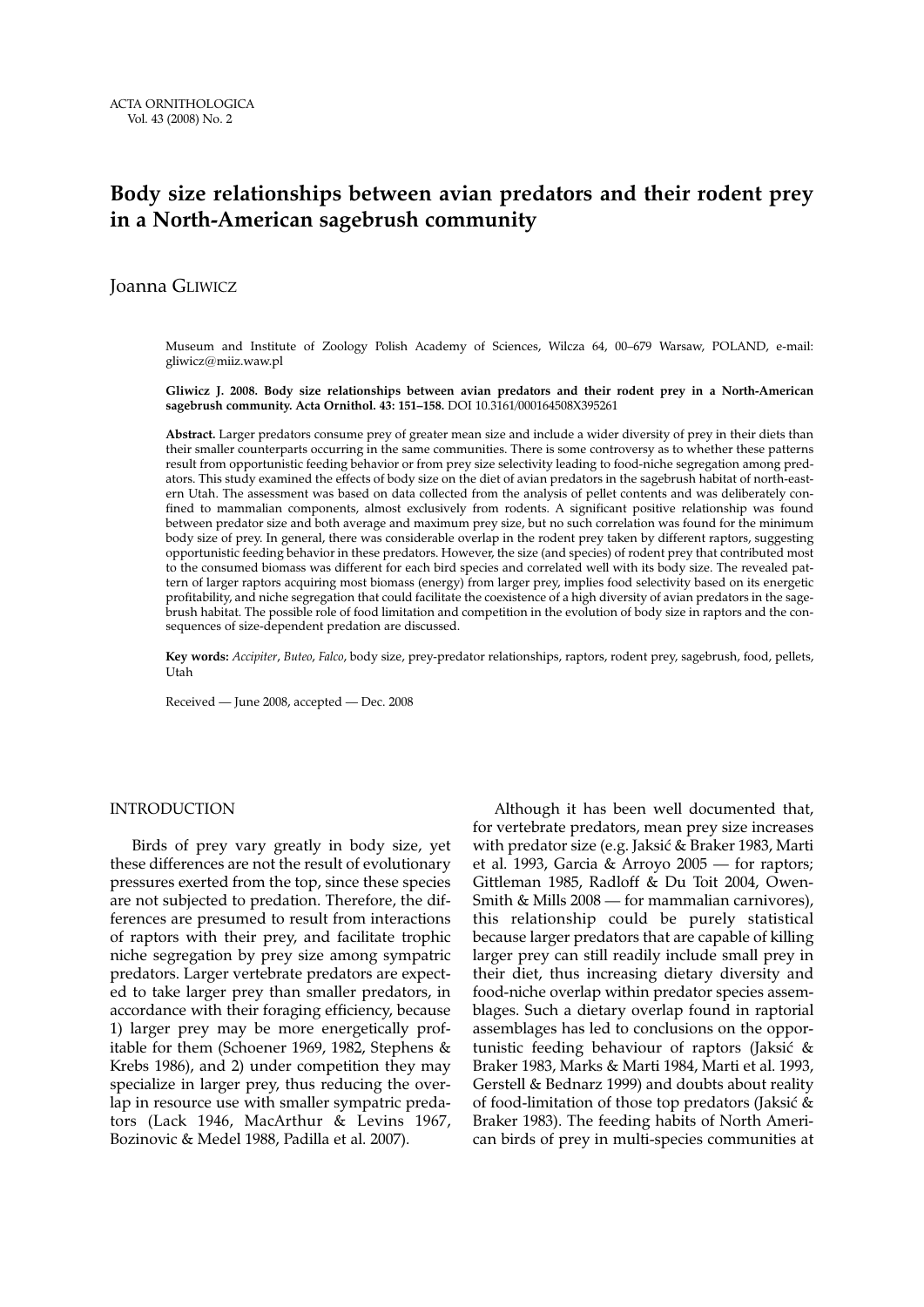### **Breeding parameters and recruitment in Feral Pigeons** *Columba livia* **f.** *domestica*

### Tomasz HETMAŃSKI<sup>1</sup> & Miłosława BARKOWSKA<sup>2</sup>

1Department of Zoology, Pomeranian University, Arciszewskiego 22b, 76–200 Słupsk, POLAND, e-mail: t.hetmansk@onet.eu 2Department of Ecology, Institute of Zoology, University of Warsaw, Banacha 2, 02–097 Warszawa, POLAND

**Hetmański T., Barkowska M. 2008. Breeding parameters and recruitment in Feral Pigeons** *Columba livia* **f.** *domestica***. Acta Ornithol. 43: 159–166.** DOI 10.3161/000164508X395270

**Abstract.** This research was conducted on the Feral Pigeon population in Słupsk (NW Poland). Breeding parameters and the number of parental pairs' young recruited into the breeding population were determined for 52–112 marked pairs over three breeding seasons. Pairs had an average of 4.4 broods and produced 3.6 fledglings per breeding season. From 39 to 49% of pairs in various seasons did not have any young recruited. Every fourth pair (25–30%) had a single young bird recruited, from 12 to 20% of pairs — two young, from 4 to  $11\%$  — 3 young, and 6% of pairs had from four to six young recruited. The number of recruits depended on the breeding parameters of the parents: it was lowest among young pairs (low quality birds), those that began breeding late in the season, had a short breeding season, or low breeding success. In contrast, high quality birds with a long breeding season, the highest reproductive parameters and breeding success, had the most young recruited. Survival rate of young after leaving the nest was not found to be influenced by the starting date or the length of the breeding season of pairs. However, nesting conditions, such as pair density in colonies, may influence the fate of young birds after they leave the nest and are recruited.

**Key words:** Feral Pigeon, *Columba livia*, recruitment, pre-breeding survival, density dependence, reproductive rates

Received — July 2007, accepted — July 2008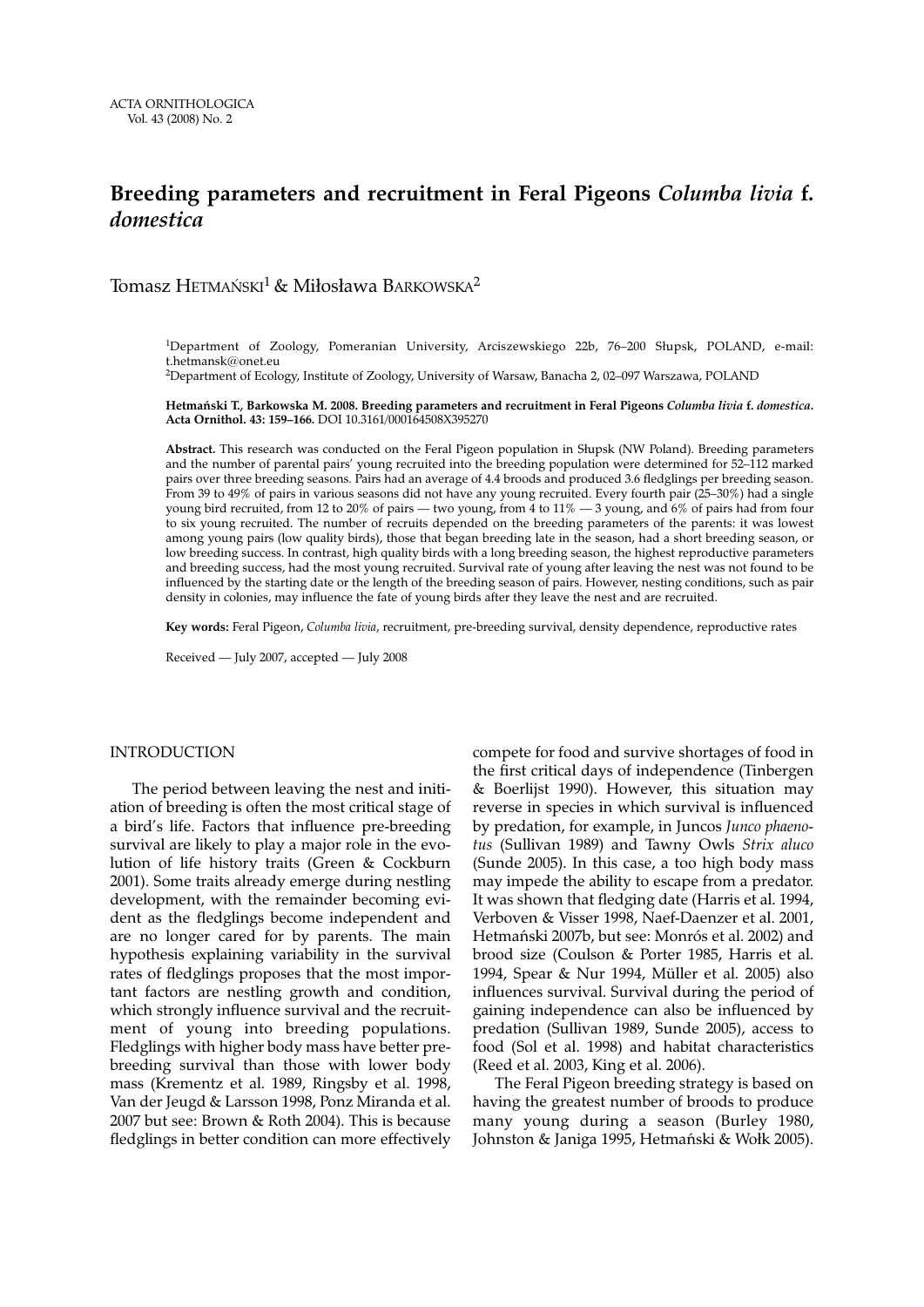# **Does Red Fox** *Vulpes vulpes* **affect bird species richness and abundance in an agricultural landscape?**

#### Krzysztof KUJAWA & Rafał ŁECKI

Research Center for Agricultural and Forest Environment, Polish Academy of Sciences, Field Station, Turew, Szkolna 4, 64–000 Kościan, POLAND, e-mail: kkujawa@man.poznan.pl

**Kujawa K., Łęcki R. 2008. Does Red Fox** *Vulpes vulpes* **affect bird species richness and abundance in an agricultural landscape? Acta Ornithol. 43: 167–178.** DOI 10.3161/000164508X395289

**Abstract.** The aim of the study (carried out 25 km south of Poznań, western Poland) was to determine the impact of Red Fox on bird abundance on farmland. Bird abundance was studied in the years 1999–2000 and 2005–2007 in three categories of sampling plots: 1) in small woods — with or without active fox dens, 2) along transects — starting from dens and running across arable land, and 3) around points — located at dens and far from them. Thus, variability in bird density was analyzed in relation to the presence/absence of Red Fox (in woods) and to the intensity of Red Fox penetration of crops (approximated by distance from a den). Two groups of bird species were distinguished with respect to their vulnerability to Red Fox predation pressure: 1) potential fox prey, i.e. species nesting on the ground and in low vegetation; and 2) birds not threatened by foxes, i.e. species nesting in tree holes and in tall vegetation. To investigate the relationships between bird distribution and Red Fox dens in woods, a step-wise multiple regression of bird density and species number on woodland structure was first performed. The residuals derived from the model were used to evaluate the impact of foxes by analyzing the differences between woods with and without active dens. Neither the species number nor the bird density differed significantly between woods with and without active dens. The differences in bird density observed between years in woods with or without active dens were not significant, either. No relationship between bird density in crop fields and distance from fox dens was found. The results are contrary to those of earlier studies and show that Red Fox does not affect farmland bird distribution, diversity and abundance, at least in the short term.

**Key words:** Red Fox, *Vulpes vulpes*, Skylark, *Alauda arvensis*, bird community, farmland, predation, Poland

Received — Febr. 2008, accepted — Nov. 2008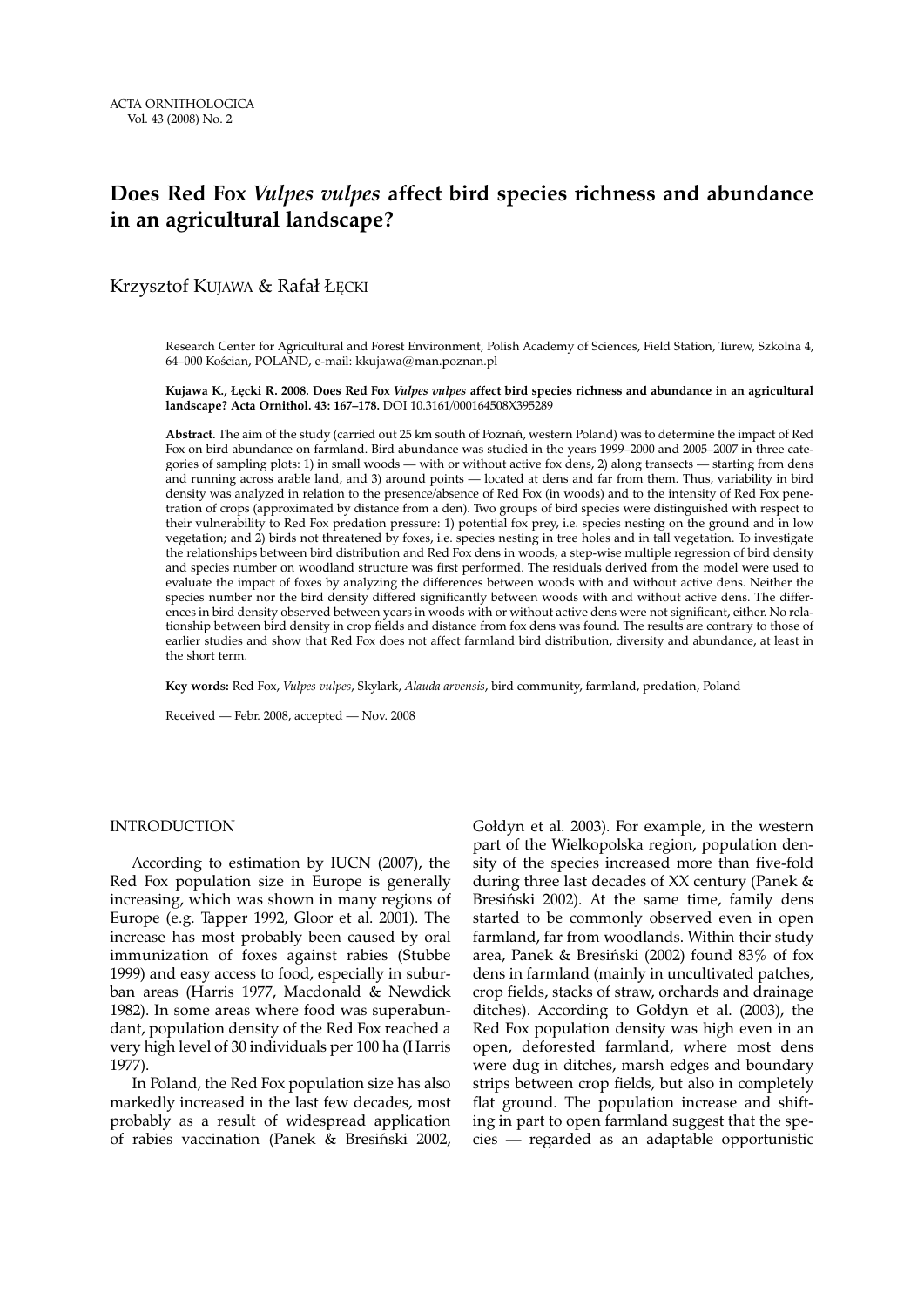# **Habitat use by endangered Sichuan Partridges** *Arborophila rufipectus* **during the breeding season**

### Wen Bo Liao $^{1,3,5}$ , Richard A. Fuller<sup>2</sup>, Jin Chu Hu<sup>1</sup> & Cao Li<sup>4\*</sup>

<sup>1</sup>Institute of Rare Animal and Plants, China West Normal University, Nanchong 637002 Sichuan Province, CHINA 2Biodiversity and Macroecology Group, Department of Animal & Plant Sciences, University of Sheffield, Western Bank, Sheffield, S10 2TN, UNITED KINGDOM

3Department of Ecology, College of Life Science, Wuhan University, Wuhan 430072 Hubei Province, CHINA

4Department of Life Science and Technology, Yibing College, Yibing 644007 Sichuan Province, CHINA,

5Department of Experimental Zoology, North Sichuan Medicine College of Nanchong 637000 Sichuan Province, **CHINA** 

\*Corresponding author: e-mail: licao233@163.com

#### **Liao W. B., Fuller R. A., Hu J. C., Li C. 2008. Habitat use by endangered Sichuan Partridges** *Arborophila rufipectus*  **during the breeding season. Acta Ornithol. 43: 179–184.** DOI 10.3161/000164508X395298

**Abstract.** A detailed understanding of habitat associations of threatened species is essential for the development of sound conservation and habitat management plans. The globally endangered Sichuan Partridge is endemic to montane southwestern China, where it inhabits subtropical broadleaf forest. Its use of various habitats within the forest is poorly known. Habitat use by Sichuan Partridges in Laojunshan Nature Reserve, Sichuan, was studied during the breeding season (April–October). Habitat characteristics at feeding places were compared with randomly selected sites. Auditory detection was used during transect surveys of calling males to locate birds and their feeding scrape sites. Partridges were recorded in primary and secondary broadleaf forest, but not in coniferous plantations or farmland and settlements. Birds occurred between 1400 and 1800 m a. s. l., typically on the ground with a gentle slope of between five and 15 degrees, close to paths and water sources. The habitats used by Sichuan Partridges differed from the random sites in that they had a denser shrub layer, greater tree cover, thicker deciduous leaf depth and lower abundance of bamboo. Principal Components Analysis identified factors interpretable as concealment, topography and leaf litter depth as key axes of variation in Sichuan Partridge habitats. We suggest that habitat management plans incorporating this new information can now focus more effectively on identifying, protecting and restoring those sites within protected areas that are most suitable for the Sichuan Partridge.

**Key words:** Sichuan Partridge, *Arborophila rufipectus*, conservation, habitat selection, Laojunshan Nature Reserve

Received — Jan. 2008, accepted — June 2008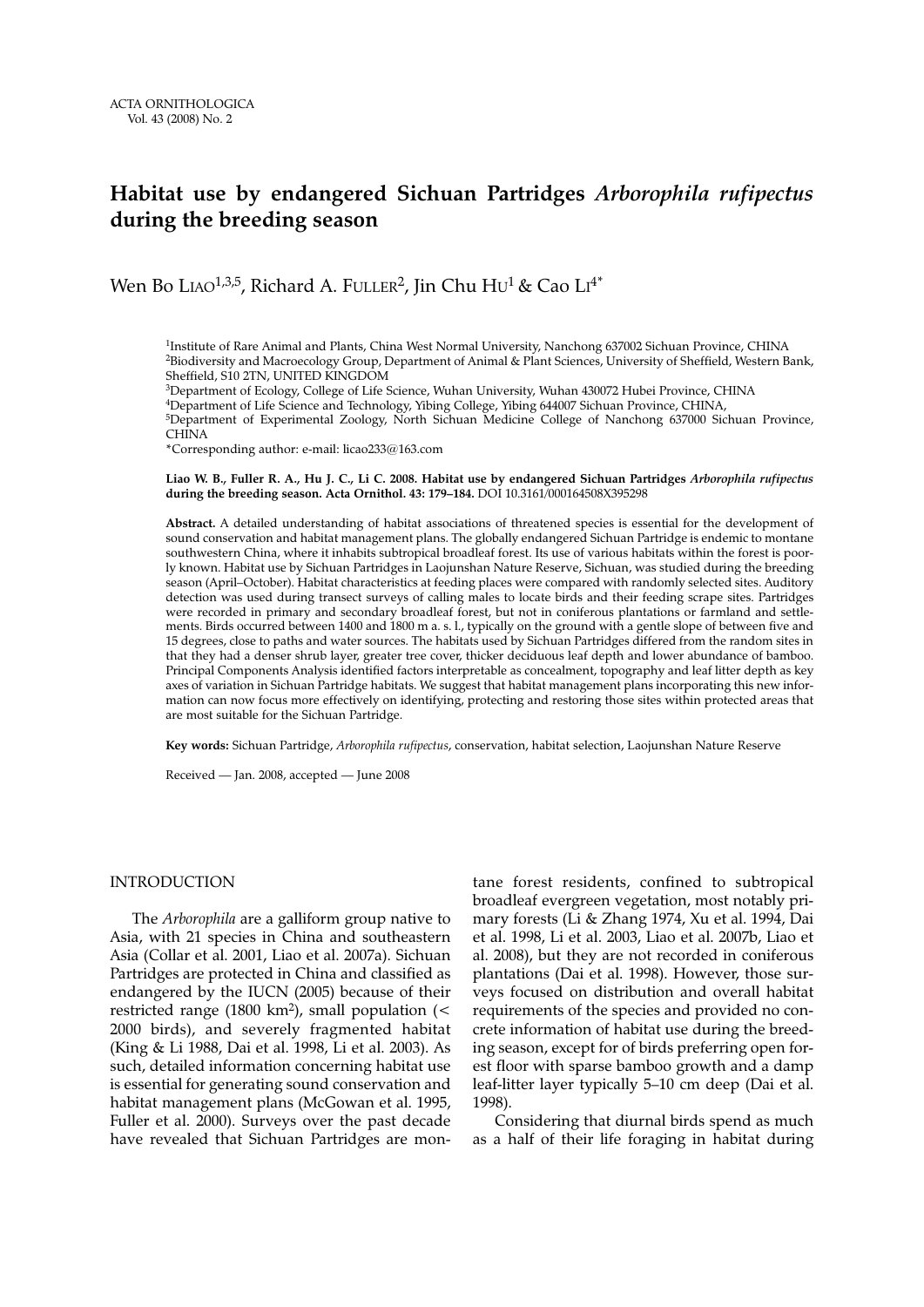### **Nest construction during autumn display and winter roosting in the Tree Sparrows** *Passer montanus*

### Jan PINOWSKI<sup>1\*</sup>, Barbara PINOWSKA<sup>1</sup>, Nikita CHERNETSOV<sup>2</sup>, Jerzy ROMANOWSKI<sup>1</sup> & Kazimierz SIERAKOWSKI<sup>1</sup>

1Centre for Ecological Research, Polish Academy of Sciences, Dziekanów Leśny, 05–092, Łomianki, POLAND 2Biological Station Rybachy, Zoological Institute, Russian Academy of Sciences, Rybachy 238535, Kaliningrad Region, RUSSIA

\*Corresponding author, e-mail: j.pinowski@wp.pl

**Pinowski J., Pinowska B., Chernetsov N., Romanowski J., Sierakowski K. 2008. Nest construction during autumn display and winter roosting in the Tree Sparrows** *Passer montanus***. Acta Ornithol. 43: 185–195.**  DOI 10.3161/000164508X395306

**Abstract.** A study of Tree Sparrows was conducted near Warsaw, central Poland. During the breeding season, nest boxes were checked to record the presence of Tree Sparrow nests and broods. Nestlings, juveniles, and adults captured in mist nets were ringed with different combinations of colour rings to identify their age during visual observations in the autumn sexual display period. Before the autumn display, breeding nests were dyed in order to identify nest material added during the autumn display period. In winter, nest boxes were inspected to catch the birds roosting in them at night. The study was conducted in optimal and marginal habitat types. In the optimal habitat during the autumn sexual display, adult birds were much more abundant than in the marginal habitat. During the breeding season, 41% of the nest boxes were occupied in the optimal habitat, compared with 8% in the marginal habitat. The respective figures during the autumn display were 95% and 45%. Autumn nests were built in 83% and 12% of the nest boxes, respectively, and in winter, 35% and 7% of nest boxes, respectively, were used by birds for night-time roosting at night. The autumn display continued from early September to the end of October. For roosting at night in winter (November–March), Tree Sparrows selected nests according to their insulating quality. Most often they roosted in nest boxes containing nests from the breeding season with autumn nests built over them, then, in descending order of frequency, in nest boxes with autumn nests built in empty boxes, in boxes with breeding nests, and in completely empty boxes. Among birds roosting at night and captured on the first survey in winter, 86% were represented by pairs that had built those nests during the autumn display. Young birds that did not build autumn nests typically roosted at night in tree crowns. This implies that the construction of autumn nests is primarily a consequence of the autumn sexual display, and secondarily may be an adaptation for winter survival. The winter survival rate was significantly higher in juvenile Tree Sparrows that were found in nest boxes on winter nights than in those that were not.

**Key words:** Tree Sparrow, *Passer montanus*, autumn sexual display, autumn nests, winter roost, nest boxes, survival rate

Received — Sept. 2008, accepted — Dec. 2008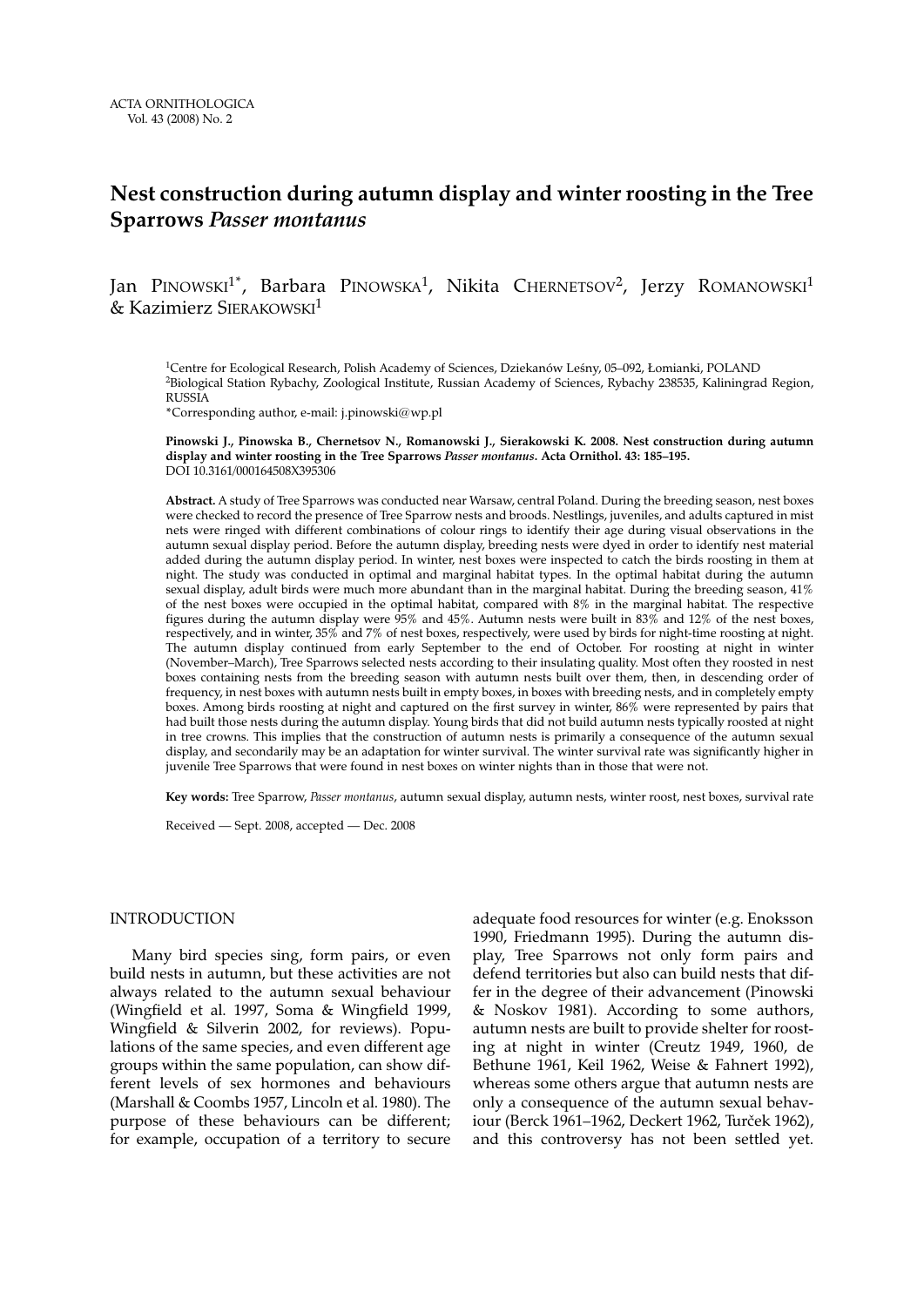### **The effect of scale-dependent habitat gradients on the structure of bird assemblages in the Czech Republic**

### Jiří REIF<sup>1</sup>, David Storch<sup>1,2</sup> & Irena Šímová<sup>3</sup>

1Charles University in Prague, Faculty of Science, Department of Ecology, Vinicna 7, 128 44 Praha 2, CZECH REPUBLIC, e-mail: jirireif@yahoo.com

2Charles University in Prague, Center for Theoretical Study, Jilská 1, 110 00 Praha 1, CZECH REPUBLIC

3Charles University in Prague, Faculty of Science, Department of Botany, Benátská 2, 128 44 Praha 2, CZECH REPUBLIC

#### **Reif J., Storch D., Šímová I. 2008. The effect of scale-dependent habitat gradients on the structure of bird assemblages in the Czech Republic. Acta Ornithol. 43: 197–206.** DOI 10.3161/000164508X395315

**Abstract.** Spatial patterns in bird community structure are closely related to changes in habitat composition at small spatial scales, but the explanatory power of habitat declines towards larger scales, where dispersal limitations and historical factors becoming more important. To disentangle these effects, we performed a large-scale bird census using a small-scale field approach in the Czech Republic. Using canonical correspondence analysis, we found that the strongest scale-independent gradient in bird community composition goes from higher-altitude forest assemblages to lower-altitude farmland and human settlement assemblages. The other gradients were also scale-dependent, probably due to the different distributional patterns of particular habitats at the respective scales. Closer examination of bird occurrence in particular habitats revealed that water bodies host the most distinct bird assemblage compared to the assemblages of other habitats. Interestingly, although the census tracked the most important east-west biogeographical gradient within the Czech bird fauna, we did not find longitude to be a significant predictor of changes in bird community structure along the transect at any resolution. We suggest that the biogeographical gradient is actually related to the habitat-based distinction between the coniferous-forested higher-altitude West and the deciduous-forested lower-altitude agricultural East. Fine-scale bird-habitat associations are thus responsible for the patterns of community structure at all spatial scales.

**Key words:** bird community, spatial structure, habitat gradients, biogeographical gradients, scaling, habitat requirements, multivariate statistics

Received — Oct. 2007, accepted — Sept. 2008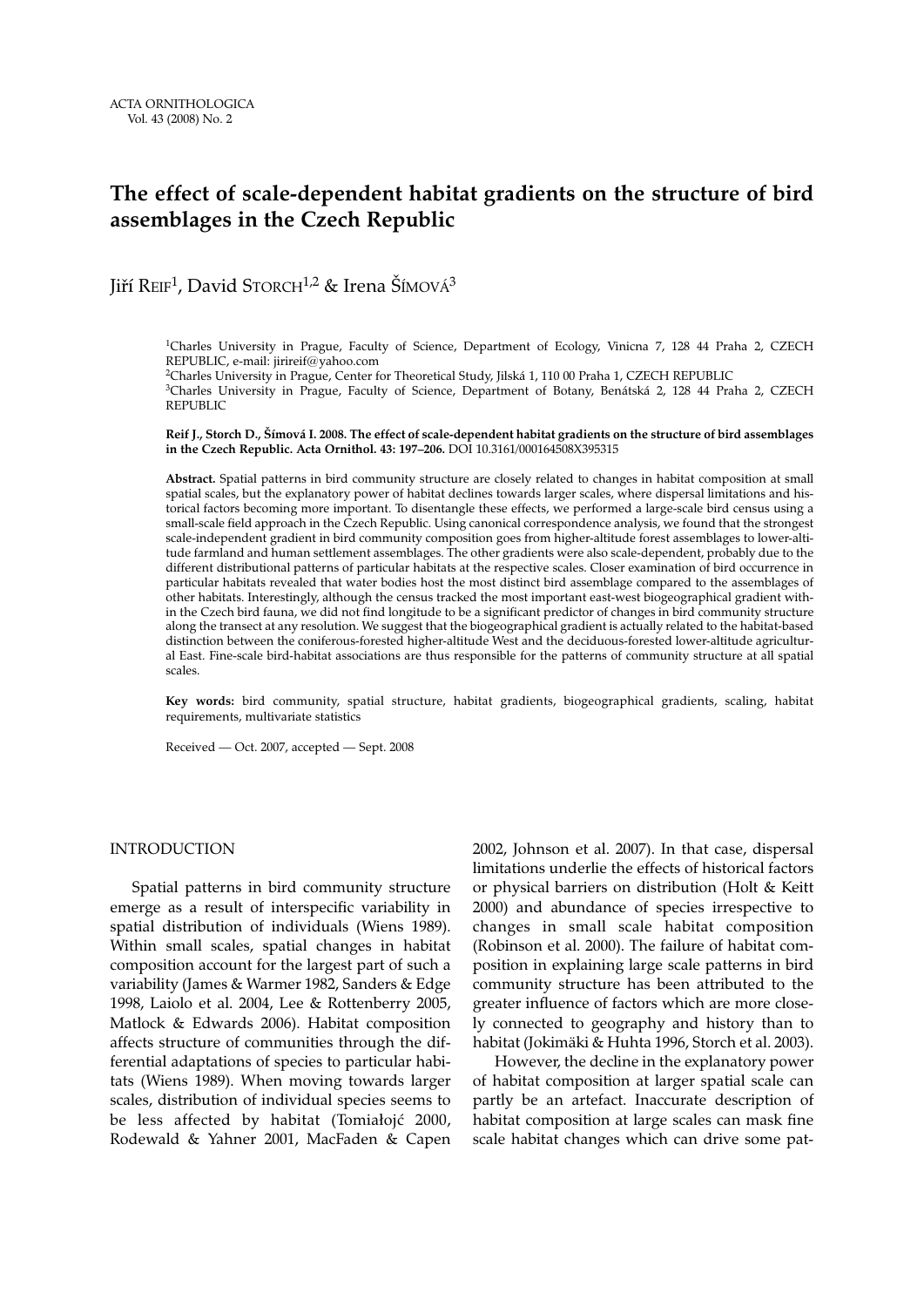### **Breeding biology of the endangered Blue Chaffinch** *Fringilla teydea polatzeki* **in Gran Canaria (Canary Islands)**

### Felipe RODRÍGUEZ<sup>1</sup> & Ángel C. MORENO<sup>2</sup>

1Service of Biodiversity, Vice Council for the Environment, CEPLAM Tafira Baja, Ctra. Gral. del Centro km 7, 35017 Las Palmas, Canary Islands, SPAIN, e-mail: frodgod@gobiernodecanarias.org <sup>2</sup>Service of Environmental Impact, Vice Council for the Environment, Profesor Agustín Millares Carló 18, 5<sup>a</sup> planta (Edificio de Usos Múltiples II), 35003 Las Palmas, Canary Islands, SPAIN, e-mail: amormar1@gobiernodecanarias.org

**Rodríguez F., Moreno A. C. 2008. Breeding biology of the endangered Blue Chaffinch** *Fringilla teydea polatzeki* **in Gran Canaria (Canary Islands). Acta Ornithol. 43: 207–215.** DOI 10.3161/000164508X395324

**Abstract.** The Blue Chaffinch is a passerine endemic to the Canary Islands and comprises two subspecies, one found on Tenerife (*Fringilla teydea teydea*) and the other on Gran Canaria (*F. t. polatzeki*). Even though the status of the Gran Canaria subspecies is endangered due to habitat loss and fragmentation, knowledge of its life history is anecdotal. We studied its breeding ecology during the years 1991–2004. New data are presented on breeding phenology, number of broods per year, egg biometrics, nest-site characteristics, breeding site fidelity and breeding success. In general, the breeding biology of the two subspecies were similar, with discrepancies in some previously reported traits, such as egg laying interval and frequency of second clutches. The Blue Chaffinch breeds earlier on Gran Canaria than on Tenerife: nests were begun mainly in the second fortnight of May. We did not find any relationship between the onset of egg laying and rainfall in March. However, the onset of the breeding period was negatively correlated with mean April temperature. The Blue Chaffinch showed preferences for a south-easterly nest orientation and for nest placement at the end of branches, where the nest is hidden by pine needles. Nests were located at various heights, from 5.5 to 23.8 m above the ground. 33% of females produced two broods a year. We found no differences in nest site characteristics between successful and unsuccessful nests, which suggests that other factors may be affecting the vulnerability of nests. The main cause of nesting failure (73.9%) was predation, due mostly to the Great Spotted Woodpecker.

**Key words:** Blue Chaffinch, *Fringilla teydea polatzeki*, reproduction, laying date, nest site characteristics, nest success, Canary Islands

Received — March 2008, accepted — Oct. 2008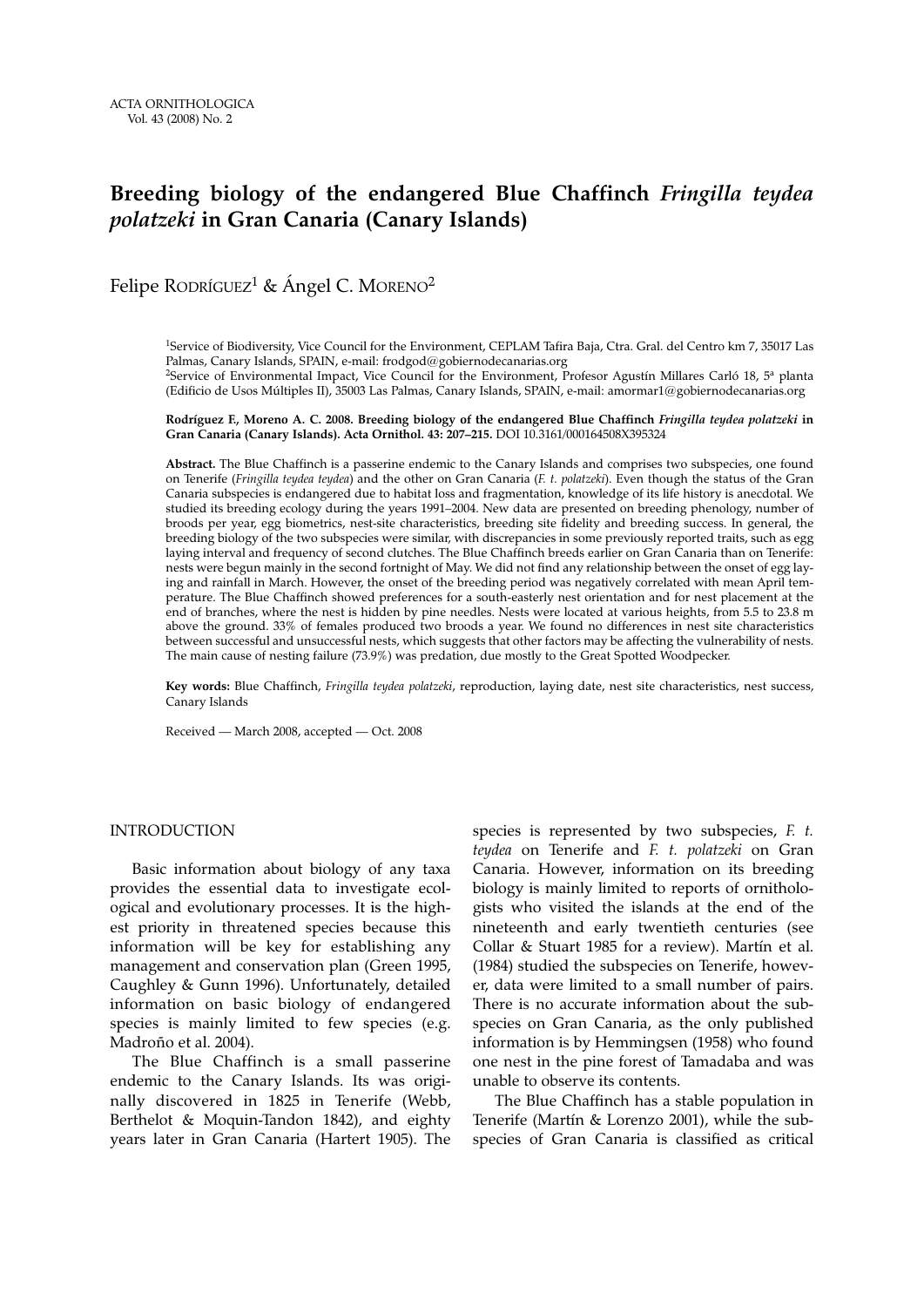### **Syntopic taxa in the** *Sylvia cantillans* **species complex**

Mattia BRAMBILLA<sup>1,2</sup>, Alessio QUAGLIERINI<sup>3</sup>, Fabrizio REGINATO<sup>1</sup>, Severino VITULANO<sup>1</sup> & Franca  $G$ UIDALI $^1$ 

1University of Milan, Department of Biology, Section of Ecology, Via Celoria 26, I-20133 Milan, ITALY 2Lombardy Foundation for the Environment, Department of Biodiversity and Protected Areas, Piazza Diaz 7, I-20123 Milan, ITALY, email: brambilla.mattia@gmail.com 3Via S. Alessandro 57, I-56019, Vecchiano (PI), ITALY

**Brambilla M., Quaglierini A., Reginato F., Vitulano S., Guidali F. 2008. Syntopic taxa in the** *Sylvia cantillans* **species complex. Acta Ornithol. 43: 217–220.** DOI 10.3161/000164508X395333

**Abstract.** Distributional relationships among closely related taxa can provide key information about the levels of their reproductive isolation or compatibility, and thus the stage of speciation process. Here, we present new information on the sites where two taxa traditionally considered as subspecies of the Subalpine Warbler *Sylvia cantillans*, *S. c. cantillans* and *S. (c.) moltonii*, breed sympatrically in mainland Italy. We analyse geographic distribution and behaviour as well as other characteristics shown by these warblers in the areas of contact. The distributional pattern shown by these taxa, which is partly sympatric with syntopic breeding, and the apparent lack of interbreeding, strongly suggest that they behave as different species, confirming previous findings about genetic divergence and differential song perception.

**Key words:** distribution, reproductive isolation, speciation, *Sylvia cantillans*, Mediterranean region

Received — Sept. 2007, accepted — July 2008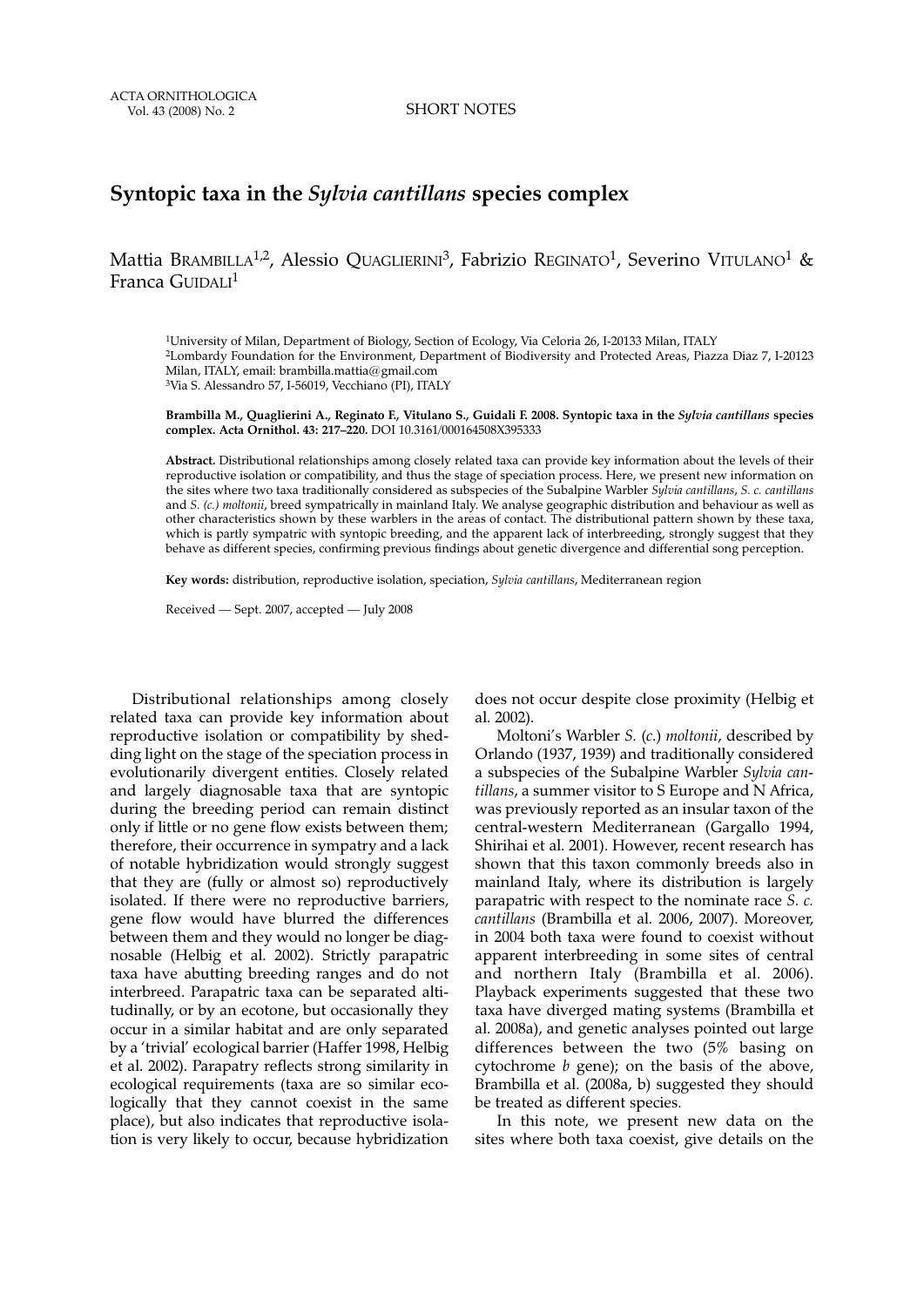# **Densities and habitats of the Tawny Pipit** *Anthus campestris* **in the Wielkopolska region (W Poland)**

Jerzy GRZYBEK, Ireneusz MICHALAK, Tomasz S. OSIEJUK & Piotr TRYJANOWSKI\*

Department of Behavioural Ecology, Adam Mickiewicz University, Umultowska 89, 61–714, Poznań, POLAND \*Corresponding author: e-mail: ptasiek@amu.edu.pl

**Grzybek J., Michalak I., Osiejuk T. S., Tryjanowski P. 2008. Densities and habitats of the Tawny Pipit** *Anthus campestris* **in the Wielkopolska region (W Poland). Acta Ornithol. 43: 221–225.** DOI 10.3161/000164508X395342

**Abstract.** The material was collected in a large plot (100 km2) in west-central Poland in 2004–2005. The average density was 85.5 breeding pairs/100 km<sup>2</sup> and was similar during both years of the study. The vegetation structure (visibility of the territory surroundings, and height and density of the under-storey vegetation) was described for 82 pipit territories in 2004, and for 33 additional territories in 2005. The same information on habitat variables was collected in randomly selected localities. Tawny Pipits use nesting sites with very short vegetation and with a high number of areas free of vegetation or only covered with dry mosses. The available data on the Tawny Pipit's habitat in different European localities show that the species is able to occupy a much wider range of habitats. Destruction of habitats, for example, for the construction of a new motorway, influenced pipit numbers and distribution in the study area; even so, the studied population remains the densest and most stable in the geographical range of the species. Although the study area contains Tawny Pipits and other interesting species from a conservation point of view, protection of the land may be very difficult owing to changes in habitats that are being destroyed both by infrastructure investments, and also by the financial support farmers receive from the European Union, which allows them to cultivate more land and thus destroy bird habitats.

**Key words:** Tawny Pipit, *Anthus campestris*, breeding ecology, Common Agricultural Policy, conservation troubles, density, farmland, habitat use

Received — June 2007, accepted — Febr. 2008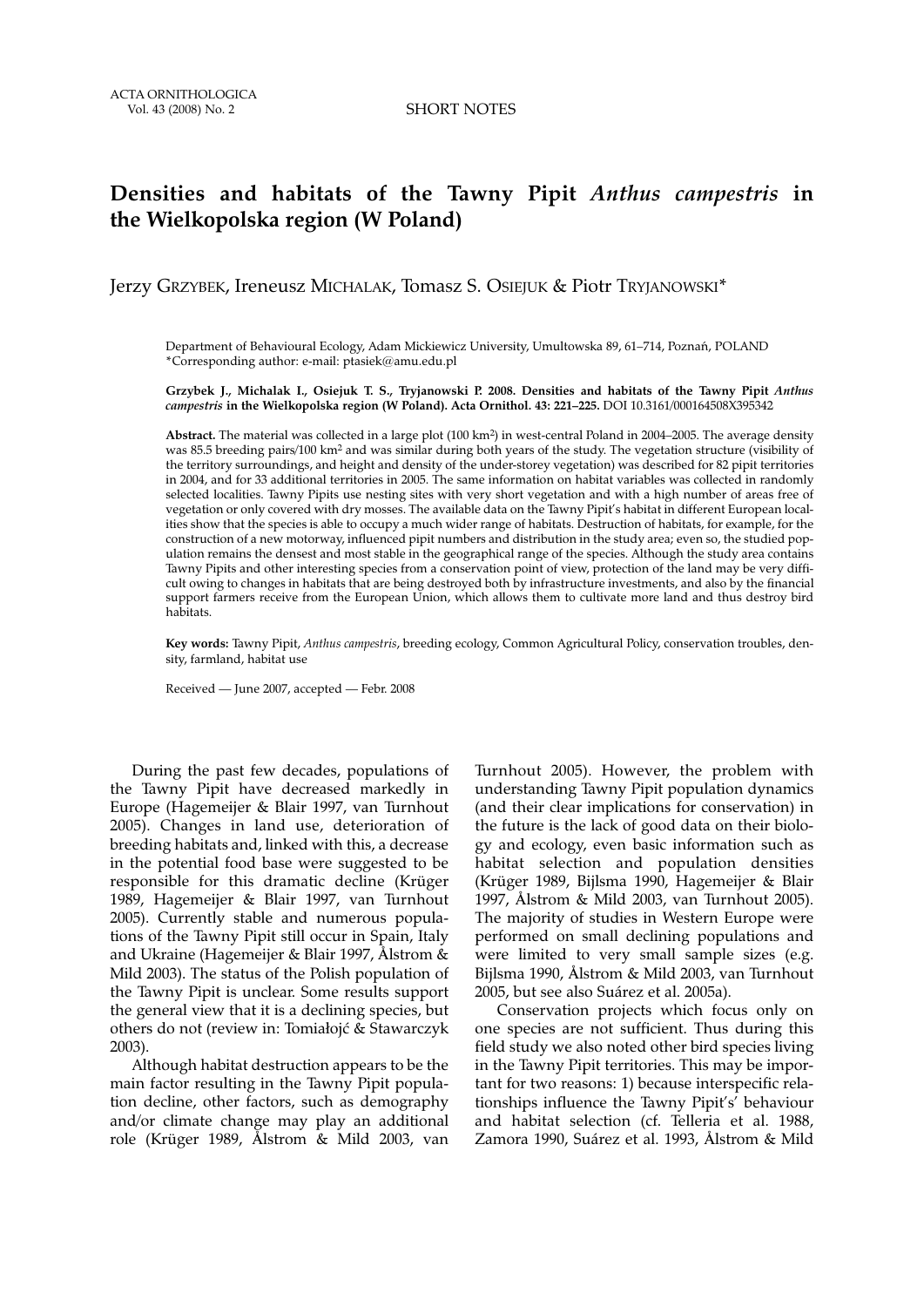# **The Madagascan "Cuckoo-roller" (Aves: Leptosomidae) is not a roller notes on the phylogenetic affinities and evolutionary history of a "living fossil"**

Gerald MAYR

Forschungsinstitut Senckenberg, Sektion Ornithologie, Senckenberganlage 25, D-60325 Frankfurt am Main, GERMANY, e-mail: Gerald.Mayr@senckenberg.de

**Mayr G. 2008. The Madagascan "Cuckoo-roller" (Aves: Leptosomidae) is not a roller — notes on the phylogenetic affinities and evolutionary history of a "living fossil". Acta Ornithol. 43: 226–230.** DOI 10.3161/000164508X395360

**Abstract.** The phylogenetic affinities and evolutionary history of the Madagascan Leptosomidae (Courol or "Cuckoo-roller") are reviewed to rectify erroneous accounts in the recent literature. These birds are not closely related to rollers, and multiple molecular and morphological data sets congruently support their position outside the clade including Coraciiformes sensu stricto (rollers and ground rollers), Piciformes (woodpeckers and allies), and Alcediniformes (kingfishers and allies). The recent discovery that *Plesiocathartes*, from the Eocene of Europe and North America, is a stem lineage representative of the Leptosomidae further shows that Pan-Leptosomidae were widely distributed across the Northern Hemisphere in the early Paleogene. The Courol is among the few avian taxa which qualify as "living fossils", and its persistence on Madagascar may have been facilitated by the absence of ecological factors that led to extinction of Pan-Leptosomidae elsewhere.

**Key words:** Leptosomidae, phylogeny, fossil record, *Plesiocathartes*

Received — Oct. 2007, accepted — Febr. 2008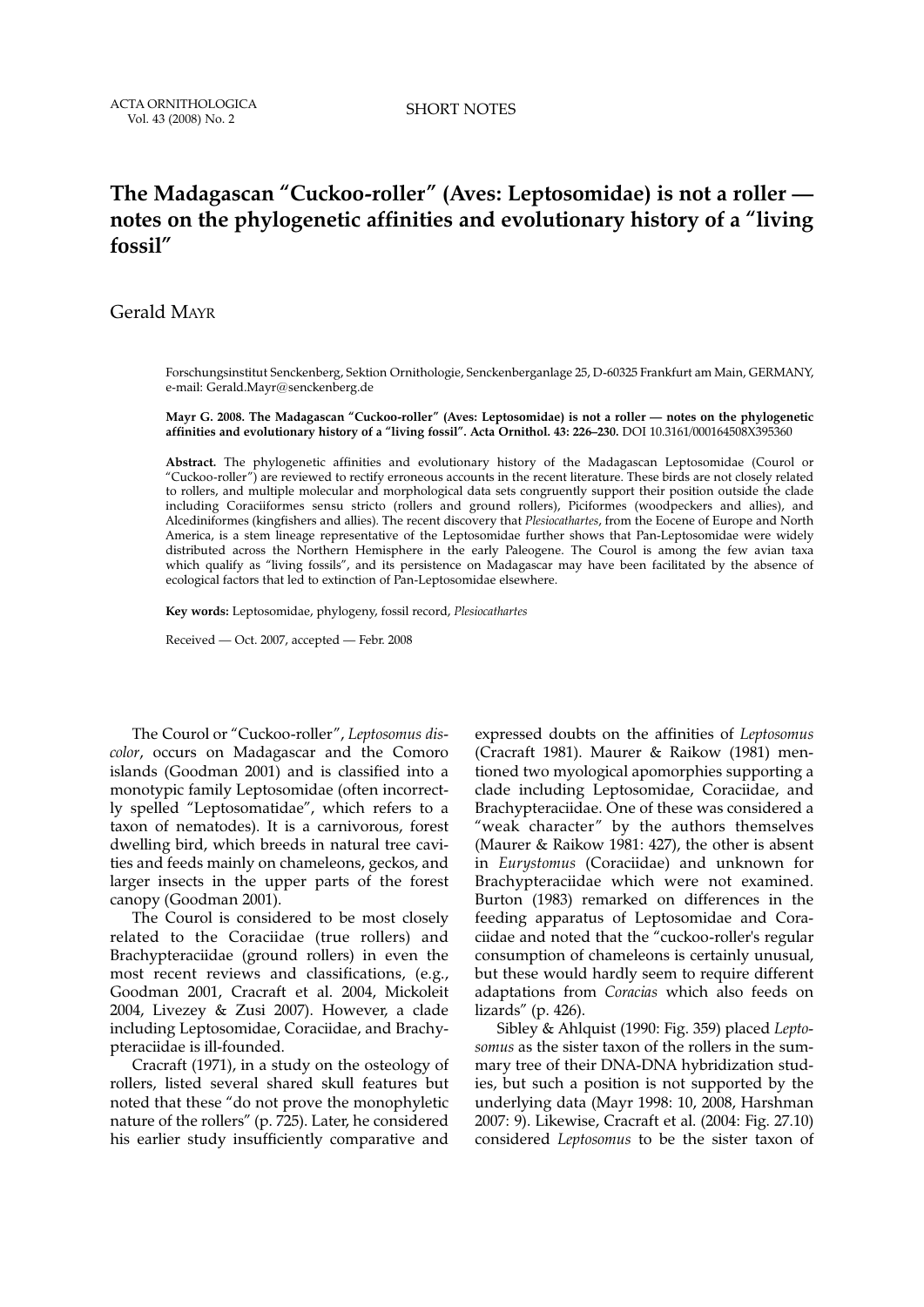### **First report of fishing in the European Blackbird** *Turdus merula*

### Adam RAES<sup>1</sup>, Louis LEFEBVRE<sup>2</sup> & Kurt JORDAENS<sup>3\*</sup>

1Department of Biomedical Sciences, University of Antwerp, Universiteitsplein 1, B-2610 Antwerp, BELGIUM 2Department of Biology, McGill University, 1205 Avenue Docteur Penfield, Montréal, Québec, H3A 1B1 CANADA 3Department of Biology, University of Antwerp, Groenenborgerlaan 171, B-2020 Antwerp, BELGIUM \*Corresponding author, e-mail: kurt.jordaens@ua.ac.be

**Raes A., Lefebvre L., Jordaens K. 2008. First report of fishing in the European Blackbird** *Turdus merula***. Acta Ornithol. 43: 231–234.** DOI 10.3161/000164508X395351

**Abstract.** During two hours of observation, a female Blackbird made approximately 30 attempts to catch fish, 20 of which were successful. The bird watched and followed a minnow shoal in shallow parts of the river, hopping from stone to stone in a way that resembled its normal behaviour when catching earthworms. The bird only caught small individuals (5–7 cm). Larger individuals were present in the river but were not seen within the shoal and were not attacked.

**Key words:** European Blackbird, *Turdus merula*, fishing, innovative feeding

Received — May 2008, accepted — Sept. 2008